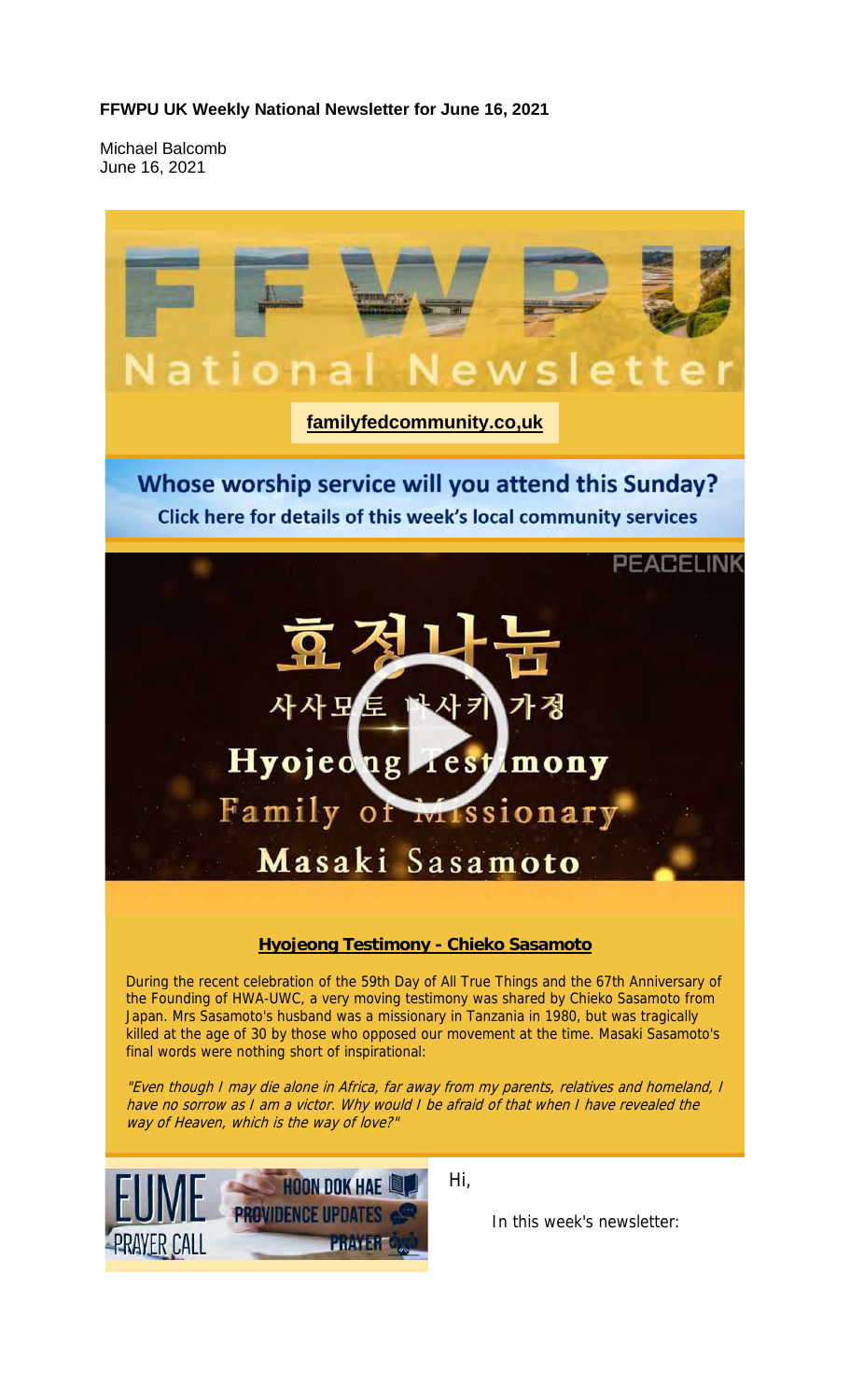Join the EUME region weekly prayer every Wednesday at 7pm UK time **here...**





Find out what's been happening across our EUME region **here...**

**iPeaceTV News** Catch up on the international news from iPeaceTV in Korea **here...**

**Annual Gathering Festival 2021 \*Postponed!\*** How Can I Contact My Community Leaders? **Human Diversity in One Culture of Heart** Summer Camp - Application Deadline Extended! **Reminder: UK HARP Brothers and Sisters Evenings** UK HARP Summer Workshop **Video: True Mother's Holy Day Speech** Featured Book: 'As A Peace-Loving Global Citizen'



# **2021 \*Postponed!\***

**View More**

### **How Can I Contact My Community Leaders?**

All of the UK communities now have their own official FFWPU email address. We hope that this will make it easier than ever for our membership to get in contact with pastors and community leaders.

**View More**





# **Culture of Heart**

**View More**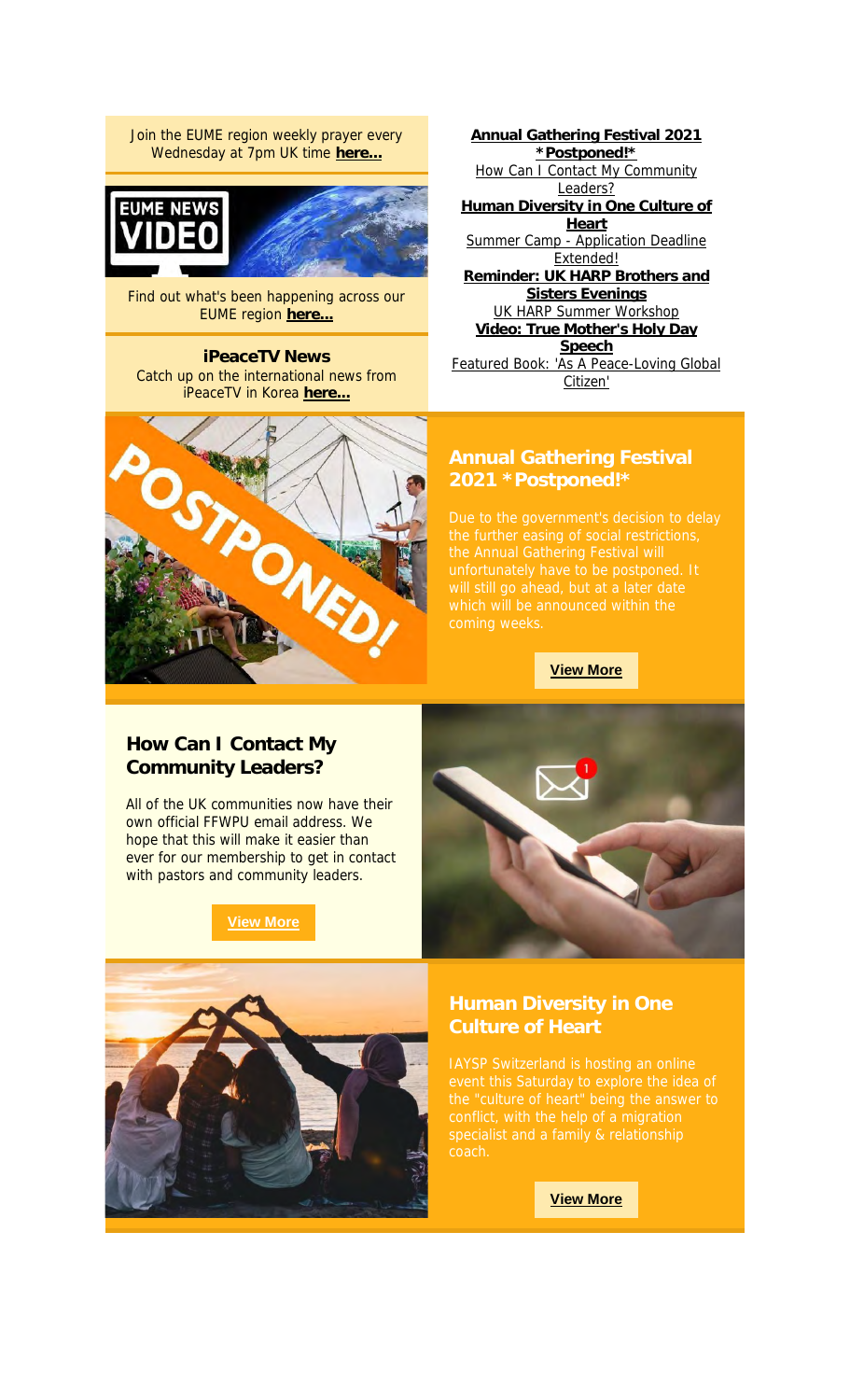#### **Summer Camp - Application Deadline Extended!**

The deadline for applications is extended to 8th July. Please spread the word!

Note: We do not expect to be affected by pandemic restrictions, and will do everything possible to work around them if needed, but please rest assured that all deposits would be refunded if there were any reason for cancellation from our side.

### **View More**





#### **Reminder: UK HARP Brothers and Sisters Evenings**

#### **View More**

#### **UK HARP Summer Workshop**

We are excited to announce that this year's UK HARP summer workshop will be held at Cleeve House from 20th-27th August! We will update you if any changes to government restrictions affect our plans.

#### **View More**



can catch up on the **full recording** on Vimeo, or specifically watch **True Mother's message** from the event.

**Watch Here**

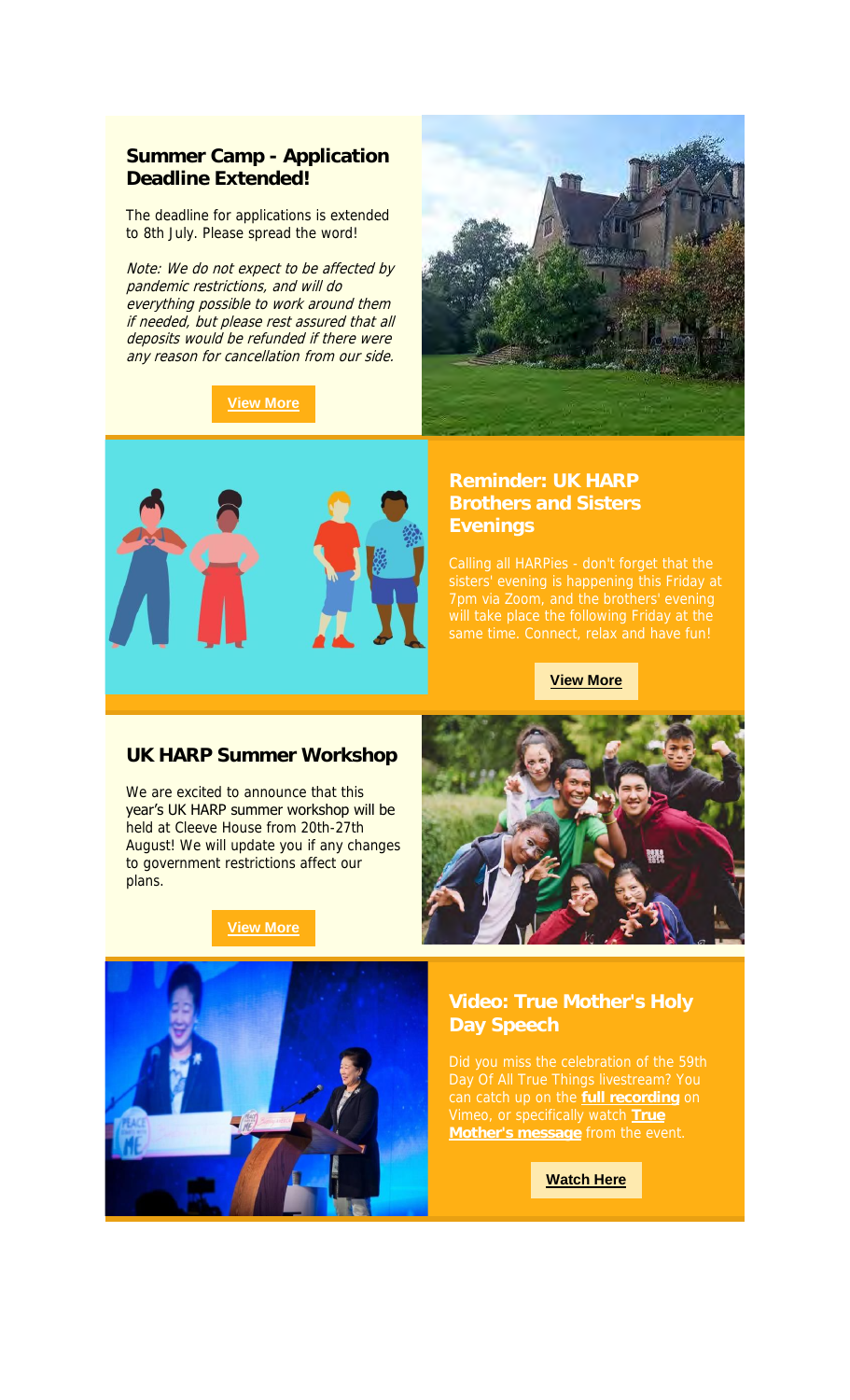### **FEATURED BOOK: 'As A Peace-Loving Global Citizen'**

Part 7 Chapter 4 - read by Henry Masters:

**"Cultural Projects Express God's Creativity"**

The audiobook is now available for streaming through Spotify, Apple Podcasts and Google Podcasts, as read by the late Henry Masters.

**Listen Now**



**Blessed Family Department Publication: Loving, Living Words by Susan Crosthwaite** 

# **| Upcoming Events |**

Please click on the title of the event(s) that you are interested in for further details:

**Community Worship Services** Sunday 20th June

### **WEEKLY**

**Monday Morning Prayer** Every Monday at 10am

**Early Morning Devotion via Zoom** Every Saturday from 5am–6.30am

### **JUNE**

**Human Diversity in One Culture of Heart** Saturday 19th June

**UK HARP Online Service** Saturday 26th June

## **JULY**

**14-Day Online Divine Principle Workshop** Monday 12th to Sunday 25th July

#### **Click for Event Calendar**

**Want to share your testimony, experiences, or thoughts?**

**Get in Touch**

**FFWPU UK Bank Details for Donations**

**Bank Name:** Metro Bank **Account Name:** Family Federation for World Peace and Unification **Account No:** 39573067